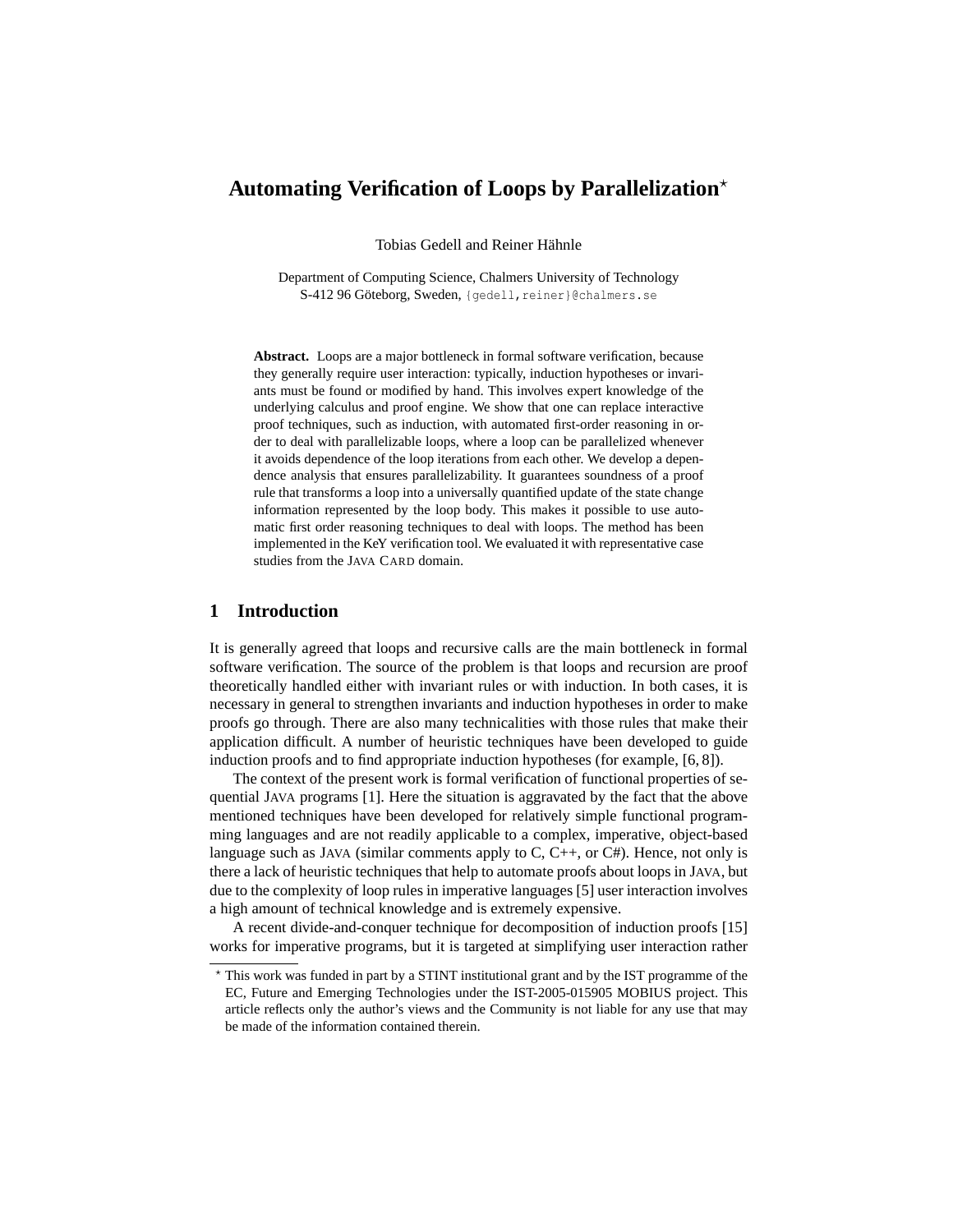than eliminating it. In order to deal *automatically* with loops in verification of JAVA-like languages there are not too many options at present: abstraction [13] and approximation [10] are incomplete and in some scenarios even unsound. They also impose limits on what can be expressed in specifications. If the number of loop iterations is known and small then it is possible to use symbolic execution with finite unwinding [11]. The state of the art in JAVA verification is, however, that complex user interaction is unavoidable for almost all loops [7].

In this paper we present an *automatic* deductive verification technique that is applicable to many loops occurring in practically relevant JAVA programs. Like any automatic method it cannot handle all loops, but it is seamlessly integrated with a complete interactive verification system. In addition, it computes useful information even when it fails. To make things concrete, we look at an example (where  $e(i)$  is an expression with an occurrence of i): **for** (int  $i = 0$ ;  $i < a$ . length;  $i+1$ )  $a[i] = e(i)$ ;

The effect of this piece of code is simply to initialize all elements of the array a with the expression  $e(i)$  at index i. Since the length of a is in general unknown, it is not possible to deal with this loop by finite unwinding. An abstraction of this program has difficulties to record that the value a. length depends on a. On the other hand, in most cases it is overkill to use induction on such a simple problem. In order to describe the effect of such loops it is usually sufficient to be able to quantify universally over state update expressions that are performed in parallel. From a proof theoretic point of view, quantified state modifiers can be handled by skolemization and simplification [17], hence, they are amenable to automated proof search.

In general, the initialization, guard and step expressions, as well as the loop body could be more complicated than in the example above. We are looking for a technique that does not rely on the target program being in a particular syntactic form. Of course, we need to make certain assumptions to ensure that the effect of a loop is expressible as a quantified update. This problem is closely related to loop vectorization and parallelization and it is possible to use notions developed in these fields. The main issue is to exclude certain data dependencies. For example, in the case of  $e(i) \equiv a[i - 1]$ the code above cannot be transformed into a quantified state update, because there exist dependencies between the updates.

The contribution of this paper is a deductive verification method for treating  $\text{loops}^1$ based on the ideas just sketched. Its main properties are:

- **Robustness** The target program needs not to be in a particular syntactic form. This is achieved by computing the accumulated effect of the expressions and statements occurring in the loop by symbolic execution *before* checking the dependencies in the loop body (Section 4 and Section 5).
- **Soundness** There is an automatic dependence analysis that guarantees sound applicability (Section 6).
- **Automation** Proof theoretic treatment of the effect of loops is not by induction but by universally quantified state modification and is automatic (Section 7).

<sup>&</sup>lt;sup>1</sup> The technique is applicable both to for- and while-loops. In this presentation we concentrate on the former to make the presentation more concise, and because for-loops are much more common in our application domain JAVA CARD.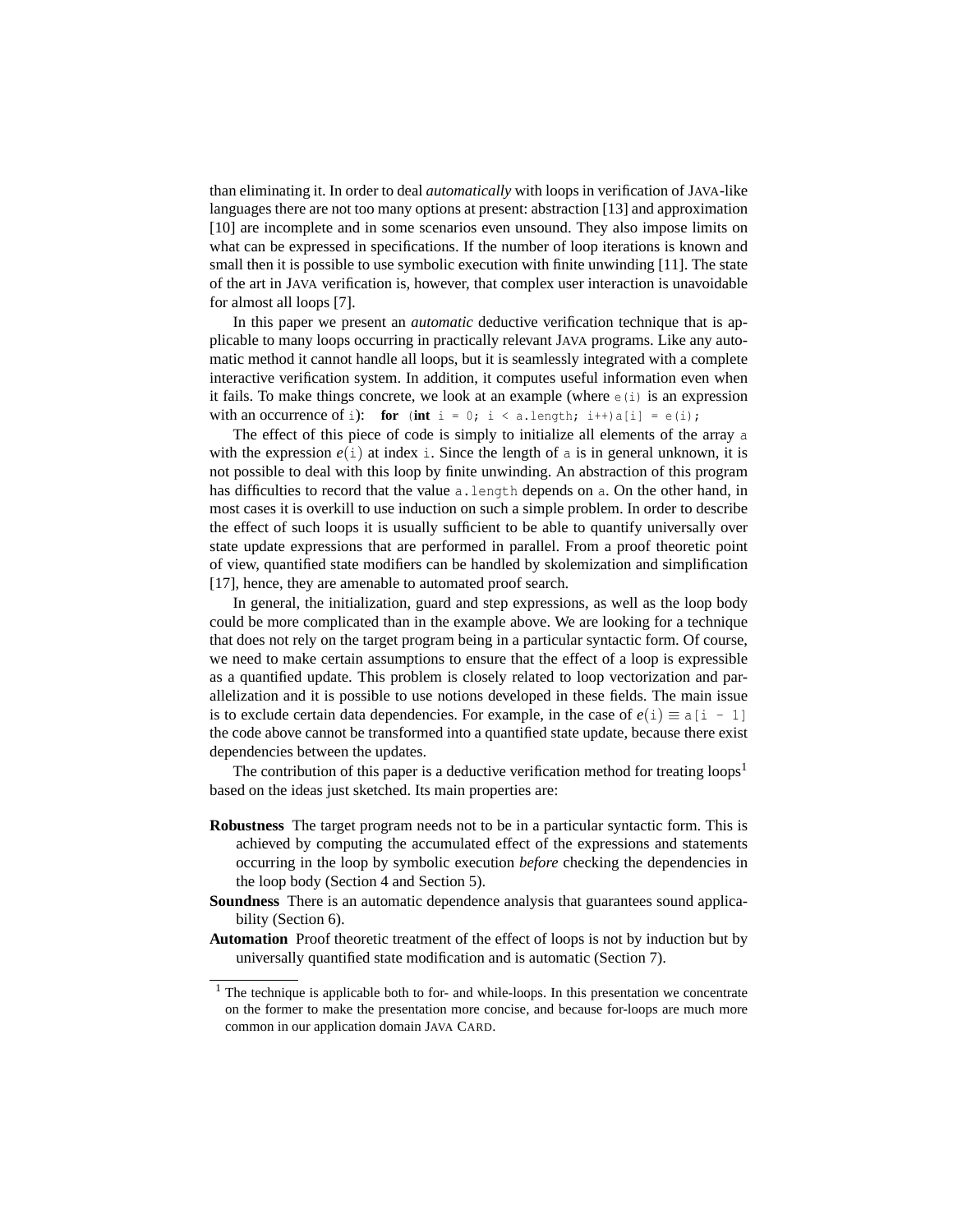**Relevance** The method applies not only to a few academic examples, but to a substantial number of loops in realistic programs. An experimental evaluation of a number of realistic JAVA CARD programs confirms this (Section 9).

### **2 Basic Definitions**

The platform for our experiments is the KeY tool [1], which features an interactive theorem prover for formal verification of sequential JAVA programs.

#### **2.1 Dynamic Logic for JAVA CARD**

In KeY the target program to be verified and its specification are both modeled in an instance of a dynamic logic (DL) [12] calculus called JAVA DL [3]. JAVA DL extends other variants of DL used for theoretical investigations or verification purposes, because it handles such phenomena as side effects, aliasing, object types, exceptions, and finite integer types. JAVA DL axiomatizes full JAVA minus multi-threading, floating point types, and dynamic class loading.

Deduction in the JAVA DL calculus is based on symbolic program execution and simple program transformations and so is close to a programmer's understanding of JAVA. It can be seen as a modal logic with a modality  $\langle p \rangle$  for every program p, where  $\langle p \rangle$  refers to the final state (if p terminates normally) that is reached after executing p.

The *program formula*  $\langle p \rangle \phi$  expresses that the program p terminates in a state in which  $\phi$  holds without throwing an exception. A formula  $\phi \rightarrow \langle p \rangle \psi$  is valid if for every state *S* satisfying precondition  $\phi$  a run of the program  $\phi$  starting in *S* terminates normally, and in the terminating state the postcondition  $\psi$  holds.

The programs in JAVA DL formulas are basically JAVA code. Each rule of the JAVA DL calculus specifies how to execute symbolically one particular statement, possibly with additional restrictions. When a loop or a recursive method call is encountered, it is in general necessary to perform induction over a suitable data structure. In this paper we show how induction can be avoided in the case of parallelizable loops.

#### **2.2 State Updates**

In JAVA (as in other object-oriented programming languages), different object type variables may refer to the same object. This phenomenon, called aliasing, causes difficulties for the handling of assignments in a calculus for JAVA DL. For example, whether or not the formula  $\circ 1 \cdot f = 1$ , where  $\dot{=}$  denotes equality, holds after (symbolic) execution of the assignment  $\circ$ 2. f = 2;, depends on whether  $\circ$ 1 and  $\circ$ 2 refer to the same object. Therefore, JAVA assignments cannot be symbolically executed by syntactic substitution. In the JAVA DL calculus a different solution is used, based on the notion of (state) *updates*.

**Definition 1.** Atomic updates *are of the form loc*:=val, where val *is a logical term without side effects and* loc *is either (i) a program variable* v*, or (ii) a field access* o.f*, or (iii) an array access* a[i]*. Updates may appear in front of any formula, where they are surrounded by curly brackets for easy parsing. The semantics of*  $\{loc:=val\}$ φ *is the same as that of*  $\langle$  loc=val; $\rangle$  $\phi$ .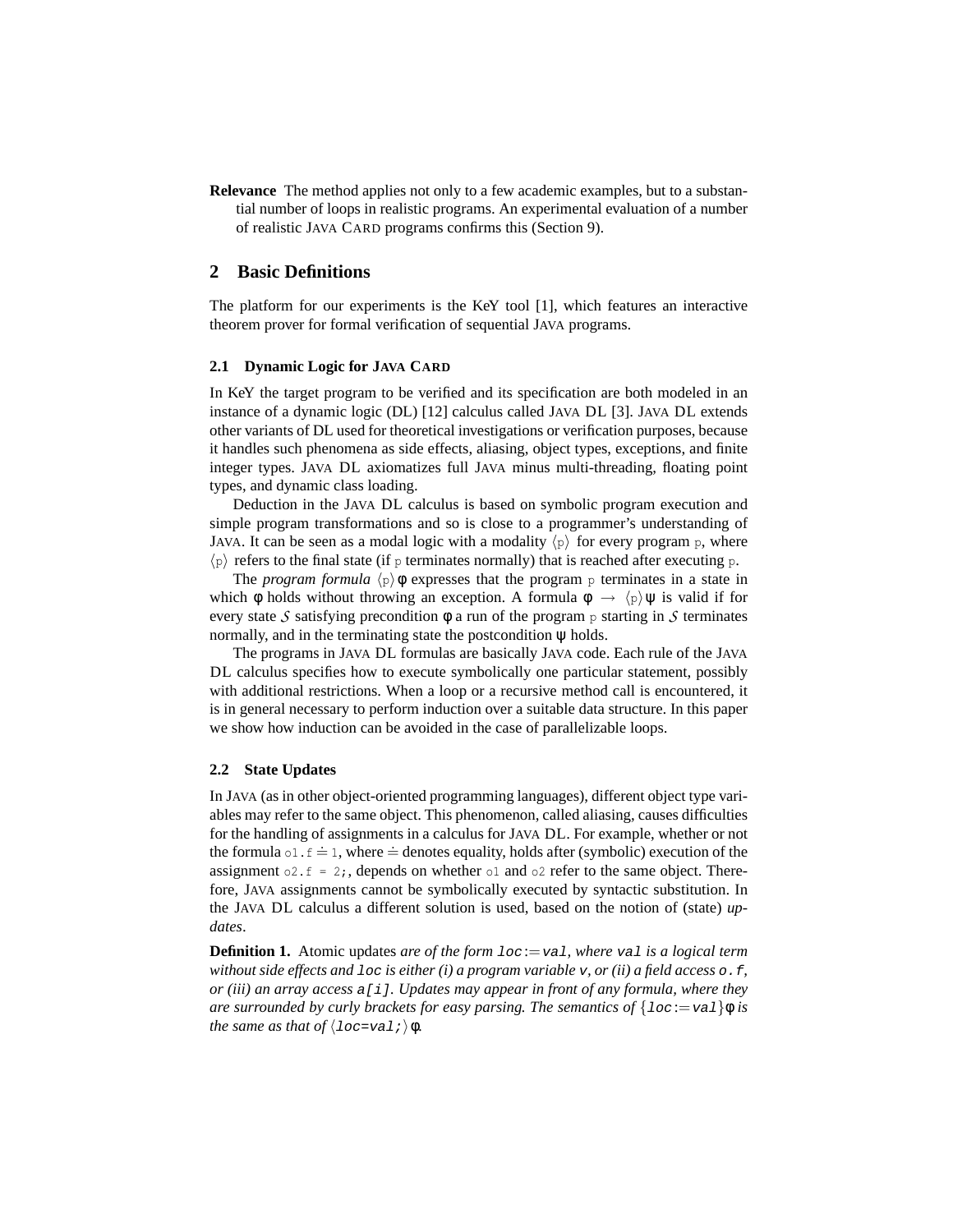**Definition 2.** *General* updates *are defined inductively based on atomic updates. If U and*  $\mathcal{U}'$  *are updates then so are: (i)*  $\mathcal{U}, \mathcal{U}'$  (parallel composition), (*ii)*  $\mathcal{U}$ *;*  $\mathcal{U}'$  (sequential composition), *(iii)*  $\mathcal{U}\mathcal{U}'$  (applied on update), *(iv)*  $\iint (b) \{U\}$ , *where b is a quantifierfree formula (*conditional execution*), (v)* \for *T s*; *U*(*s*)*, where s is a variable over a well-ordered type T and U*(*s*) *is an update with occurrences of s (*quantification*).*

*The semantics of sequential updates, conditional updates and updates applied on updates is obvious; the meaning of a parallel update is the simultaneous application of all its constituent updates except when two left hand sides refer to the same location: in this case the syntactically later update wins. This models natural program execution flow. The semantics of*  $\text{for } T \text{ s}$ ;  $\mathcal{U}(s)$  *is the parallel execution of all updates in*  $\bigcup_{x \in T} \{s := x; \mathcal{U}(s)\}.$  As for parallel updates, a last-win clash-semantics is in place: the *maximal update with respect to the well-order on T and the syntactic order within each U*(*s*) *wins.*

The restriction that right-hand sides of updates must be side effect-free is not limiting: by introducing fresh local variables and symbolic execution of complex expressions the JAVA DL calculus rules normalize arbitrary assignments so that they meet the restrictions of updates. A full formal treatment of updates is in [17].

### **3 Outline of the Approach**

Let us look at the following example:

```
for (int i = 1; i < a. length; i++)if (c := 0) a[i] = b[i+1];
    else a[i] = b[i-1];
```
In a first step the loop initialization expression is transformed out of the loop and symbolically executed. The reason is that the initialization expression might be complex and have side effects. This results in a state  $S = \{i := 1\}$ . The remaining loop now has the form: for  $(i \neq 1 \leq a \ldots \leq b$ ; i++ $(i \neq j \ldots$ 

We proceed to symbolically execute the loop body, the step expression and the guard for a generic value of i. In order to do this correctly, we must eliminate from the current state all locations that can potentially be modified in the body, step, or guard. In Section 4 we describe an algorithm that approximates such a set of locations rather precisely. Applied to the present example we obtain  $\pm$  and  $\pm$  [ $\pm$ ] as modifiable locations. Consequently, generic execution of the loop body, step, and guard starts in the empty state. Note that the set of modifiable locations does not include, for example, c. This is important, because if *S* contains, say,  $c := 1$ , we would start the execution in the state  ${c:=1}$  and the resulting state would be much simplified.

In our example, symbolic execution of one loop iteration starting in the empty state gives  $S' = \{i := i+1, \setminus if \ (c \neq 0) \{a[i]:=b[i+1]\}, \setminus if \ (c = 0) \{a[i]:=b[i-1]\} \},$ where the step and guard expressions were executed as well.

The next step is to check whether the state update  $S'$  resulting from the execution of the generic iteration contains dependencies that make it impossible to represent the effect of the loop as a quantified update. For  $S'$  this is the case if and only if c is 0 and a and b are the same array. In this case, the body amounts to the statement  $a[i] = a[i-1]$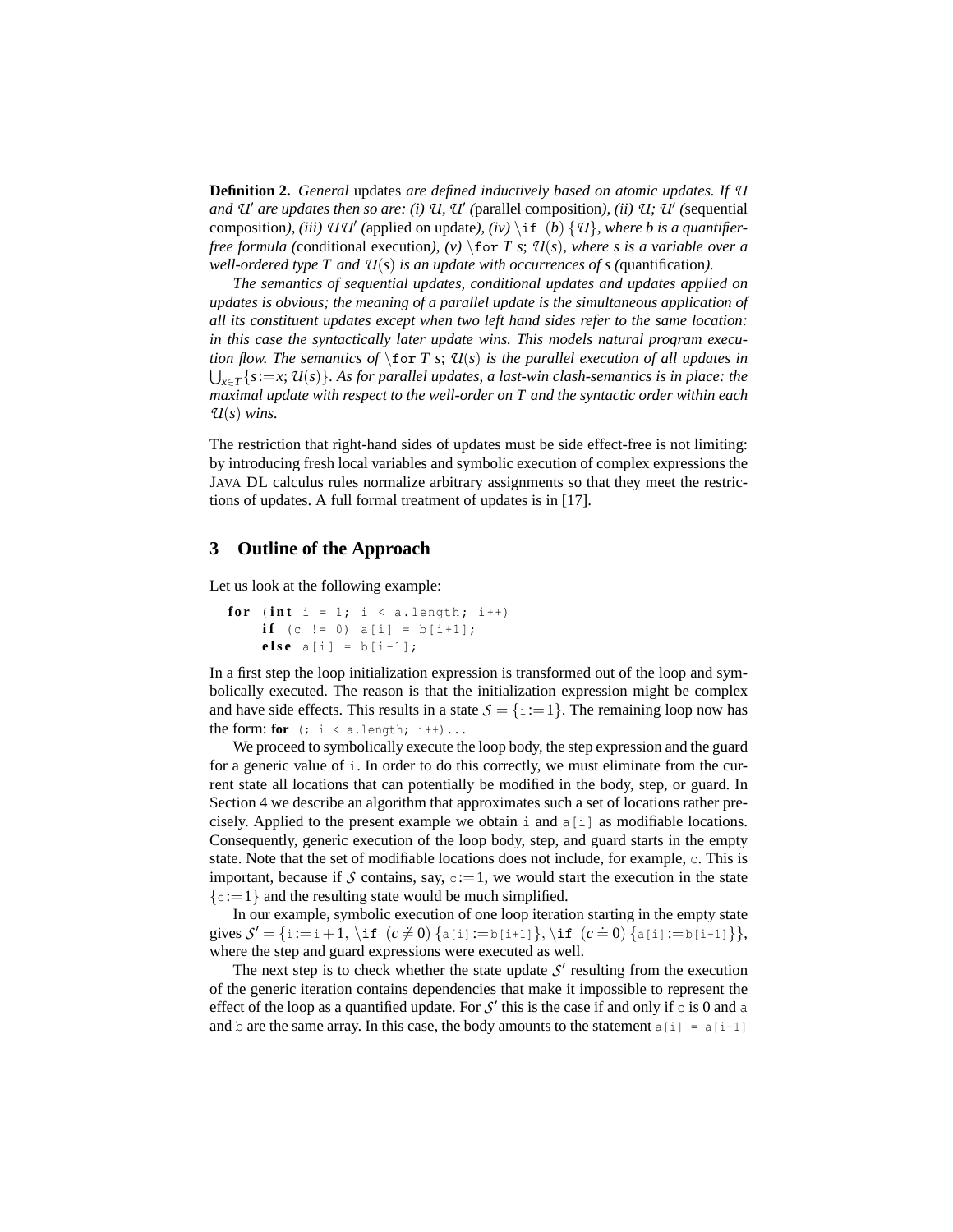which contains a data dependence that cannot be parallelized. All other dependencies can be captured by parallel execution of updates with last-win clash-semantics. The details of the dependence analysis are explained in Section 6. In the example it results in a logical constraint *C* that, among other things, contains the disjunction of  $c \neq 0$  and a  $\neq$  b. A further logical constraint *D* strengthening *C* is computed which, in addition, ensures that the loop terminates normally. In the example, normal termination is ensured by a and b not being **null** and b having enough elements, that is, b.length  $> a$ .length.

At this point the proof is split into two cases using cut formula *D*. Under the assumption  $D$  the loop can be transformed into a quantified update. If  $D$  is not provable, then the loop must be also tackled with a conventional induction rule, but one may use the additional assumption  $\neg \mathcal{D}$ , which may well simplify the proof.

For the sake of illustration assume now *S* and *S'* both contain  $\{c:=1\}$  and the termination constraint in  $D$  holds. In this case, we can additionally simplify  $S'$  to  ${c:=1, i:=i+1, a[i]:=b[i+1]}$ .

In the final step we synthesize from (i) the initial state  $S$ , (ii) the effect of a generic execution of an iteration  $\mathcal{S}'$  and (iii) the guard, a state update, where the loop variable i is universally quantified. The details are explained in Section 7. The result for the example is:

$$
\text{for int } I; \{i := I\} \{\text{if } (i \geq 1 \land i < a.length) \} \{c := 1, i := i + 1, a[i] := b[i+1] \}\}
$$

The for-expression is a universal first order quantifier whose scope is an update that contains occurrences of the variable  $\pm$  (see Def. 2 and [17]). Subexpressions are first order terms that are simplified eagerly while symbolic execution proceeds. First order quantifier elimination rules based on skolemization and instantiation are applicable, for example, for any positive value *j* such that  $j < a$ . Length we obtain immediately the update  $a[j]:=b[j+1]$  by instantiation. Proof search is performed by the usual first order strategies without user interaction.

### **4 Computing state modifications**

In this section we describe how we compute the state modifications performed by a generic loop iteration. As a preliminary step we move the initialization out of the loop and execute it symbolically, because the initialization expression may contain sideeffects. We are left with a loop consisting of a guard, a step expression and a body:

$$
for (; guard; step) body \t(1)
$$

We want to compute the state modifications performed by a generic iteration of the loop. A single loop iteration consists of executing the body, evaluating the step expression, and testing the guard expression. This behavior is captured in the following compound statement where dummy is needed, because JAVA expressions are not statements.

$$
body; step; boolean dummy = guard;
$$
 (2)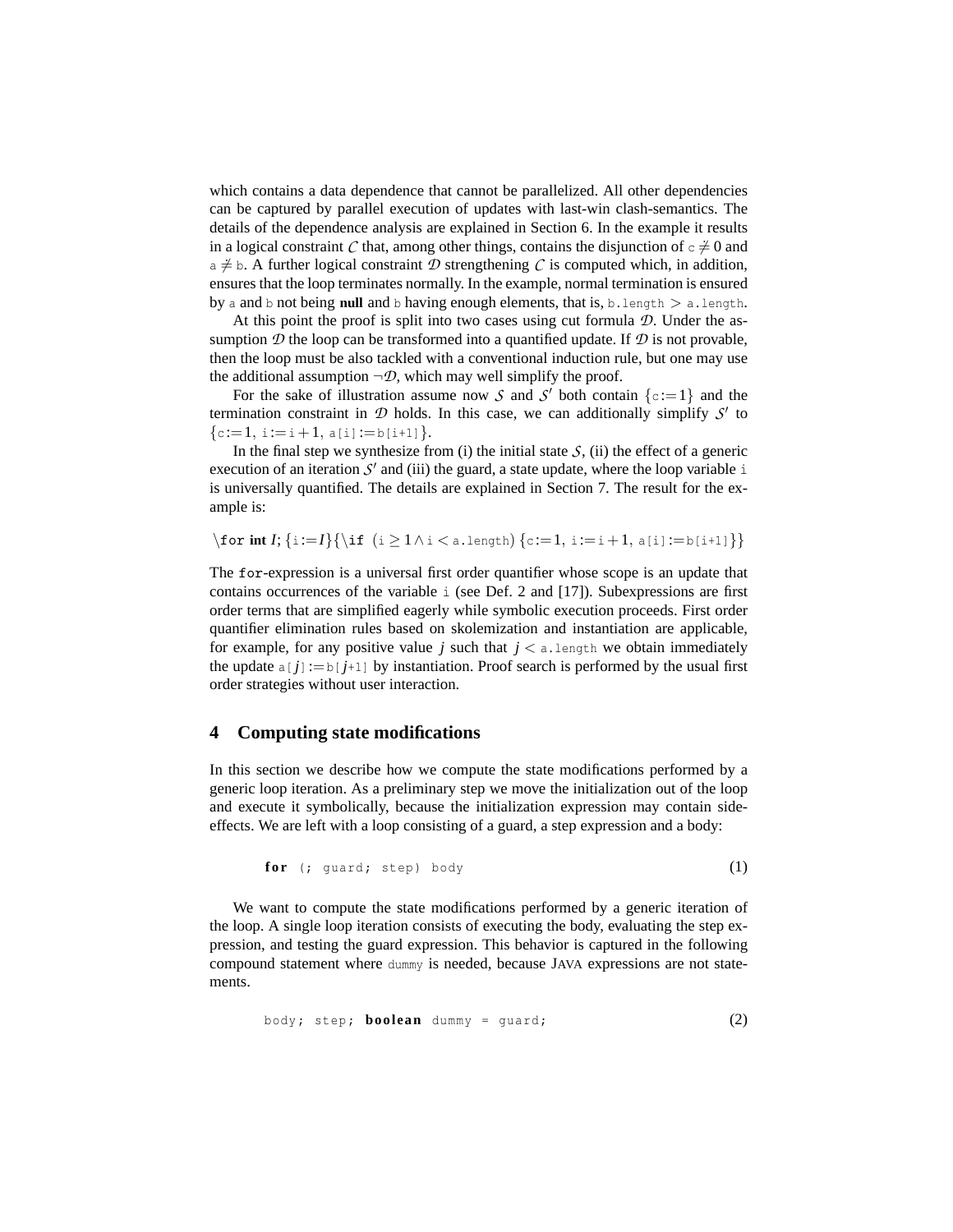We proceed to symbolically execute the compound statement (2) for a generic value of the loop variable. This is quite similar to computing the strongest post condition of a given program. Platzer [16] has worked out the details of how to compute the strongest post condition in the specific JAVA program logic that we use and our methods are based on the same principles. Our method handles the fragment of JAVA that the symbolic execution machinery of KeY handles, which is JAVA CARD.

Let  $p$  be the code in (2). The main idea is to try to prove validity of the program formula  $S\langle p \rangle F$ , where *F* is an arbitrary but unspecified non-rigid predicate that signifies when to stop symbolic execution. Symbolic execution of  $p$  starting in state  $S$  eventually yields a proof tree whose open leaves are of the form  $\Gamma \to \mathcal{U} F$  for some update expression *U*. The predicate *F* cannot be shown to be true or false in the program logic. Therefore, after all instructions in  $p$  have been executed, symbolic execution is stuck. At this stage we extract two vectors  $\vec{\Gamma}$  and  $\vec{\mathcal{U}}$  consisting of corresponding  $\Gamma$  and  $\mathcal{U}$  from all open leaf nodes. Different leaves correspond to different computation branches in the loop body.

*Example 1.* Consider the following statement p:

**if**  $(i > 2)$  a[i] = 0 **else** a[i] = 1; i = i + 1;

After the attempt to prove  $\langle p \rangle$  *F* becomes stuck, i.e. all instructions have been symbolically executed, there are two open leaves:

$$
V \wedge i > 2 \rightarrow \{a[i] := 0, i := i + 1\}F
$$
  

$$
V \wedge i \not\geq 2 \rightarrow \{a[i] := 1, i := i + 1\}F
$$

where *V* stands for  $\neg(a = null) \land i \ge 0 \land i < a$ . length. From these we extract the following vectors:

$$
\vec{\mathbf{I}} \equiv \langle V \land i \rangle 2, V \land i \not\geq 2 \rangle
$$
  
\n
$$
\vec{\mathbf{U}} \equiv \langle \{a[i] \colon i = 0, \, i := i + 1\}, \{a[i] \colon i = 1, \, i := i + 1\} \rangle
$$

 $\Box$ 

If the loop iteration throws an exception, abruptly terminates the loop, or when the automatic strategies are not strong enough to execute all instructions in  $\beta$  to completion, some open leaf will contain unhandled instructions and be of a form different from  $\Gamma \rightarrow \mathcal{U}F$ . We call these *failed leaves* in contrast to leaves of the form  $\Gamma \rightarrow \mathcal{U}F$  that are called *successful*.

If a failed leaf can be reached from the initial state, our method cannot handle the loop. We must, therefore, make sure that our method is only applied to loops for which we have proven that no failed leaf can be reached. In order to do this we create a vector *F*~ consisting of the  $\Gamma$  extracted from all failed leaves and let the negation of *F*~ become a condition that needs to be proven when applying our method.

*Example 2.* In Example 1 only the successful leaves are shown. When all instructions have been symbolically executed, there are in addition failed leaves of following form:

$$
a \doteq \textbf{null} \qquad \longrightarrow \dots F
$$
  
\n
$$
a \not\equiv \textbf{null} \land i < 0 \qquad \longrightarrow \dots F
$$
  
\n
$$
a \not\equiv \textbf{null} \land i \not\leq a.length \rightarrow \dots F
$$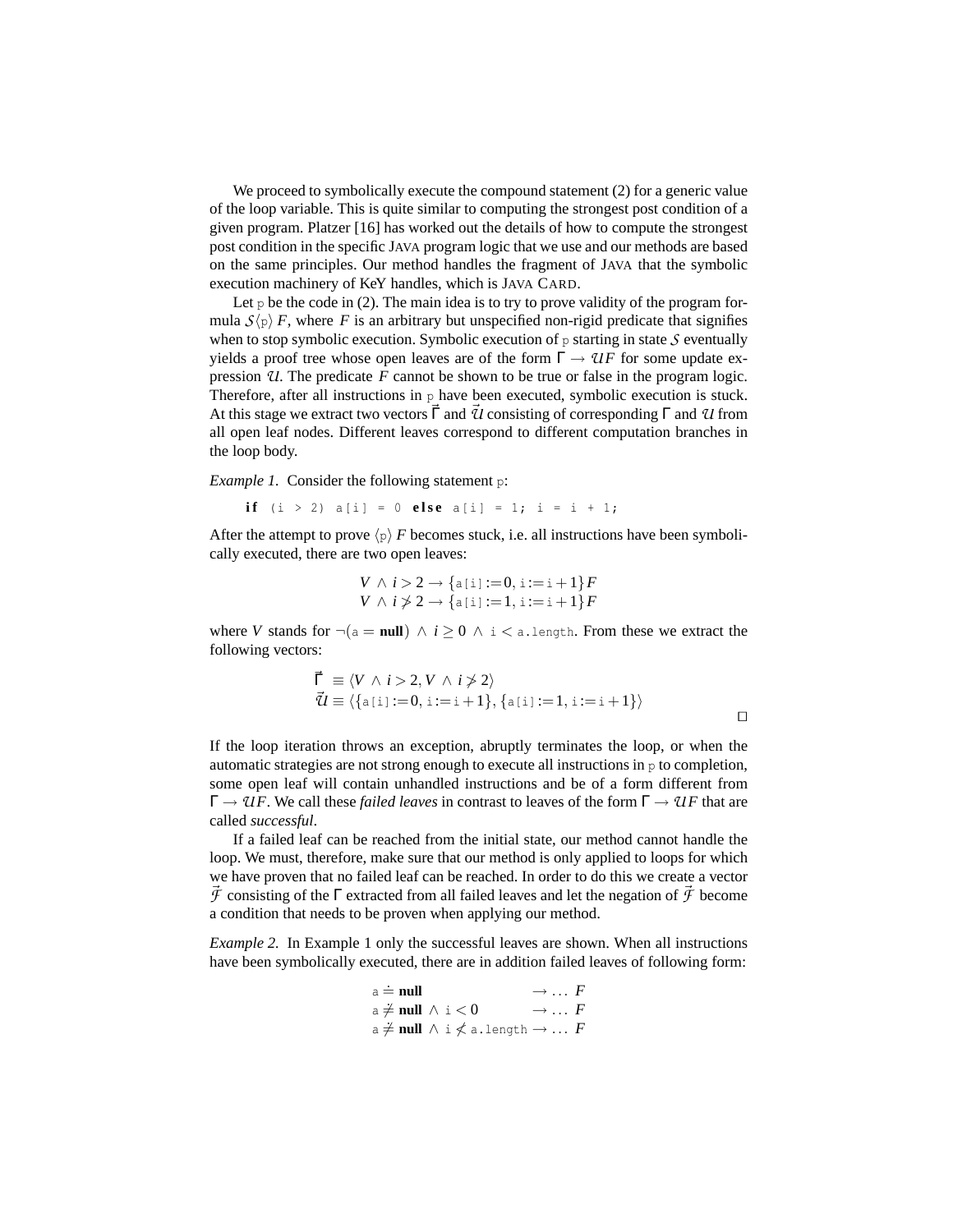From these we extract the following vector:

$$
\vec{\mathcal{F}} \equiv \langle \texttt{a}\doteq \textbf{null}, \texttt{a}\not\equiv \textbf{null}\,\wedge\,\texttt{i}<0, \texttt{a}\not\equiv \textbf{null}\,\wedge\,\texttt{i}\not<\texttt{a.length}\rangle
$$

 $\Box$ 

Note that symbolic execution discards any code that cannot be reached. As a consequence, an exception that occurs at a code location that cannot be reached from the initial state will not occur in the leaves of the proof tree. This means that our method is not restricted to code that cannot throw any exception, which would be very restrictive.

So far we said nothing about the state in which we start a generic loop iteration. Choosing a suitable state requires some care, as the following example shows.

*Example 3.* Consider the following code:

```
c = 1;i = 0:
for (i \ i \leq a.length; i++) {
    if (c := 0) a[i] = 0;
    b[i] = 0;
```
At the beginning of the loop we are in state  $S = \{c := 1, i := 0\}$ . It is tempting, but wrong, to start the generic loop iteration in this state. The reason is that i has a specific value, so one iteration would yield  $\{a[0]:=0, b[0]:=0, i:=1\}$ , which is the result after the *first* iteration, not a generic one. The problem is that *S* contains information that is not invariant during the loop. Starting the loop iteration in the empty state is sound, but suboptimal. In the example, we get  $\{\text{if } (c \neq 0) \{a[i]:=0\}, b[i]:=0,$  $i:=i+1$ , which is unnecessarily imprecise, since we know that c is equal to 1 during the entire execution of the loop.  $\Box$ 

We want to use as much information as possible from the state  $S<sub>init</sub>$  at the beginning of the loop and only remove those parts that are not invariant during all iterations of the loop. Executing the loop in the largest possible state corresponds to performing dead code elimination. When we reach a loop of the form  $(1)$  in state  $S<sub>init</sub>$  we proceed as follows:

- 1. Execute **boolean** dummy = guard; in state  $S_{init}$  and obtain *S*. We need to evaluate the guard since it may have side effects. Evaluation of the guard might cause the proof to branch, in which case we apply the following steps to *each* branch. If our method cannot be applied to at least one of the branches we backtrack to state *S*init and use the standard rules to prove the loop.
- 2. Compute the vectors  $\vec{\Gamma}$ ,  $\vec{\mathcal{U}}$  and  $\vec{\mathcal{F}}$  from (2) starting in state *S*.
- 3. Obtain  $S'$  by removing from  $S$  all those locations that are modified in a successful leaf, more formally:  $S' = \{(\ell := e) \in S \mid \ell \notin mod(\mathcal{U})\}$ , where  $mod(\mathcal{U})$  is the set of locations whose value in  $\vec{U}$  differs from its value in *S*.
- 4. If  $S = S'$  then stop; otherwise let *S* become *S'* and goto step 2.

The algorithm terminates since the number of locations that can be removed from the initial state is bound both by the textual size of the loop and all methods called by the loop. and, in case the state does not contain any quantified update, the size of the state itself. The final state of this algorithm is a greatest fixpoint containing as much information as possible from the initial state  $S$ . Let us call this final state  $S_{\text{iter}}$ .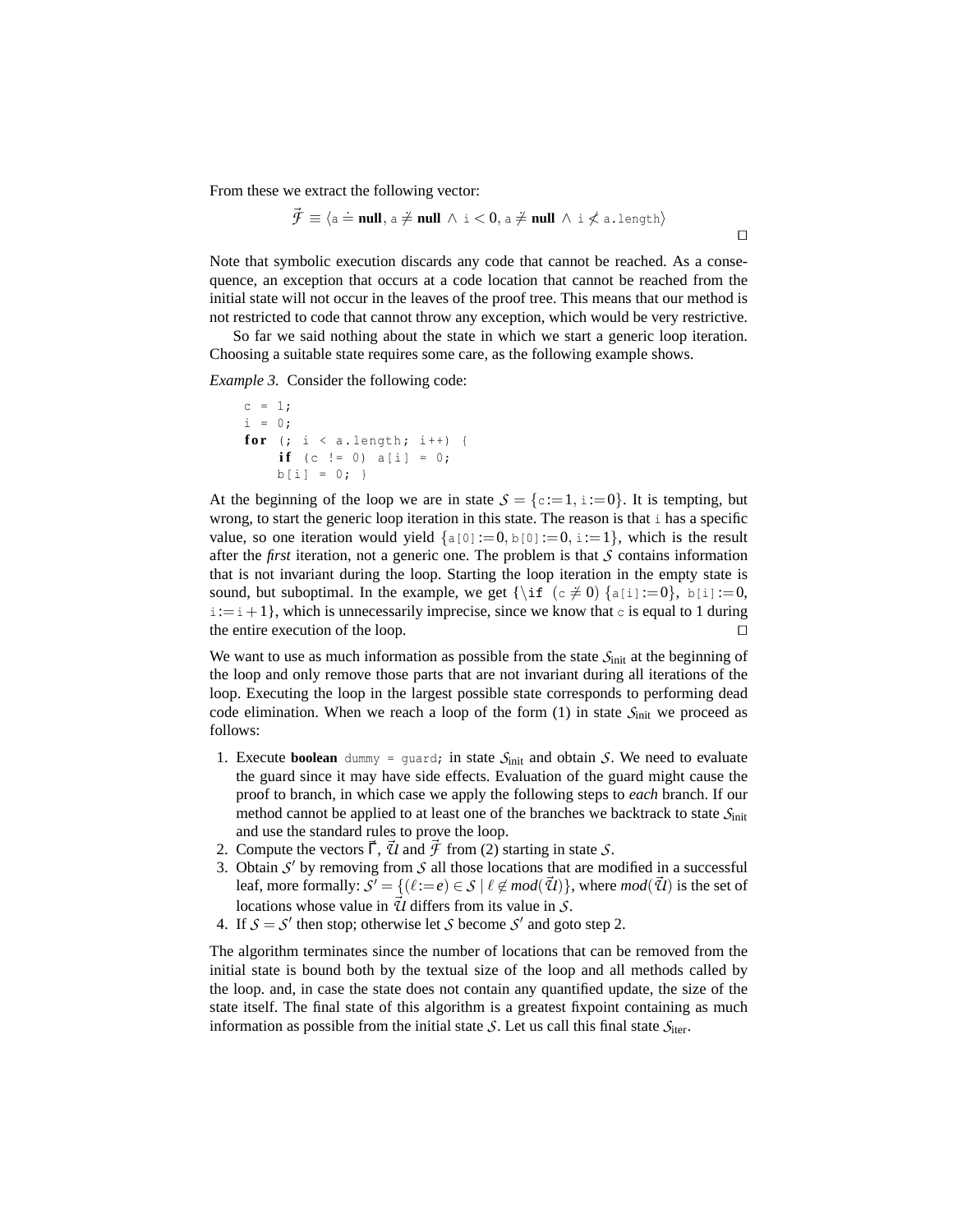*Example 4.* Example 3 yields the following sequence of states:

| Round Start state | State modifications                                                                                                           | New state Remark |  |
|-------------------|-------------------------------------------------------------------------------------------------------------------------------|------------------|--|
|                   | 1 $\{c:=1, i:=0\}$ $\{a[0]:=0, b[0]:=0, i:=1\}$ $\{c:=1\}$<br>2 $\{c:=1\}$ $\{a[i]:=0, b[i]:=0, i:=i+1\}$ $\{c:=1\}$ Fixpoint |                  |  |
|                   |                                                                                                                               |                  |  |
|                   |                                                                                                                               |                  |  |

 $\Box$ 

Computing the set *mod*( $\vec{U}$ ) can be difficult. Assume *S* contains  $a[c]:=0$  and  $\vec{U}$ contains  $a[i]:=1$ . If i and c can have the same value then  $a[c]$  should be removed from *S*, otherwise it is safe to keep it. In general it is undecidable whether two variables can assume the same value. One can use a simplified version of the dependence analysis described in Section 6 (modified to yield always a boolean answer) to obtain an approximation of location collision. The dependence analysis always terminates so this does not change the overall termination behavior.

A similar situation occurs when *S* contains a.f:=0 and  $\vec{U}$  contains b.f:=1. If a and b are references to the same object then a.f must be removed from the new state. Here we make a safe approximation and remove  $a.f$  unless we can show that  $a$  and  $b$ refer to different objects.

# **5 Loop Variable and Loop Range**

For the dependence analysis and for creating the quantified state update later we need to identify the loop variable and the loop range. In addition, we need to know the value that the loop variable has in each iteration of the loop, that is, the function from the iteration number to the value of the loop variable in that iteration. This is a hard problem in general, but whenever the loop variable is incremented or decremented with a constant value in each iteration, it is easy to construct this function. At present we impose this as a restriction: the update of the loop variable must have the form  $l := l$  op e, where l is the loop variable and  $\epsilon$  is invariant during loop execution. It would be possible to let the user provide this function at the price of making the method less automatic.

To identify the loop variable we compute a set of candidate pairs  $(1, e)$  where 1 is a location that is assigned the expression e, satisfying the above restriction, in all successful leaf nodes of the generic iteration. Formally, this set is defined as  $\{(1, e) \mid$  $\bigwedge_{\mathcal{U} \in \mathcal{U}} \{1 := e\} \in \mathcal{U}$ . The loop variable is supposed to have an effect on the loop range; therefore, we remove all those locations from the candidate set that do not occur in the guard. If the resulting set consists of more than one location, we arbitrarily choose one.

The remaining candidates should be eliminated, because they will all cause data flow-dependence. A candidate is eliminated by transforming its expression into one which is not dependent on the candidate location. For example, the candidate 1, introduced by the assignment  $l = l + c$ ; can be eliminated by transforming the assignment into  $l = init + I * c$ ;, where init is the initial value of l and I the iteration number.

*Example 5.* Consider the code in Example 1 which gives the following vector  $\vec{U}$  of updates occurring in successful leaves:

$$
\vec{\mathcal{U}}\equiv\langle\{\textbf{a[i]}:=0,\textbf{i}:=\textbf{i}+1\},\{\textbf{a[i]}:=1,\textbf{i}:=\textbf{i}+1\}\rangle
$$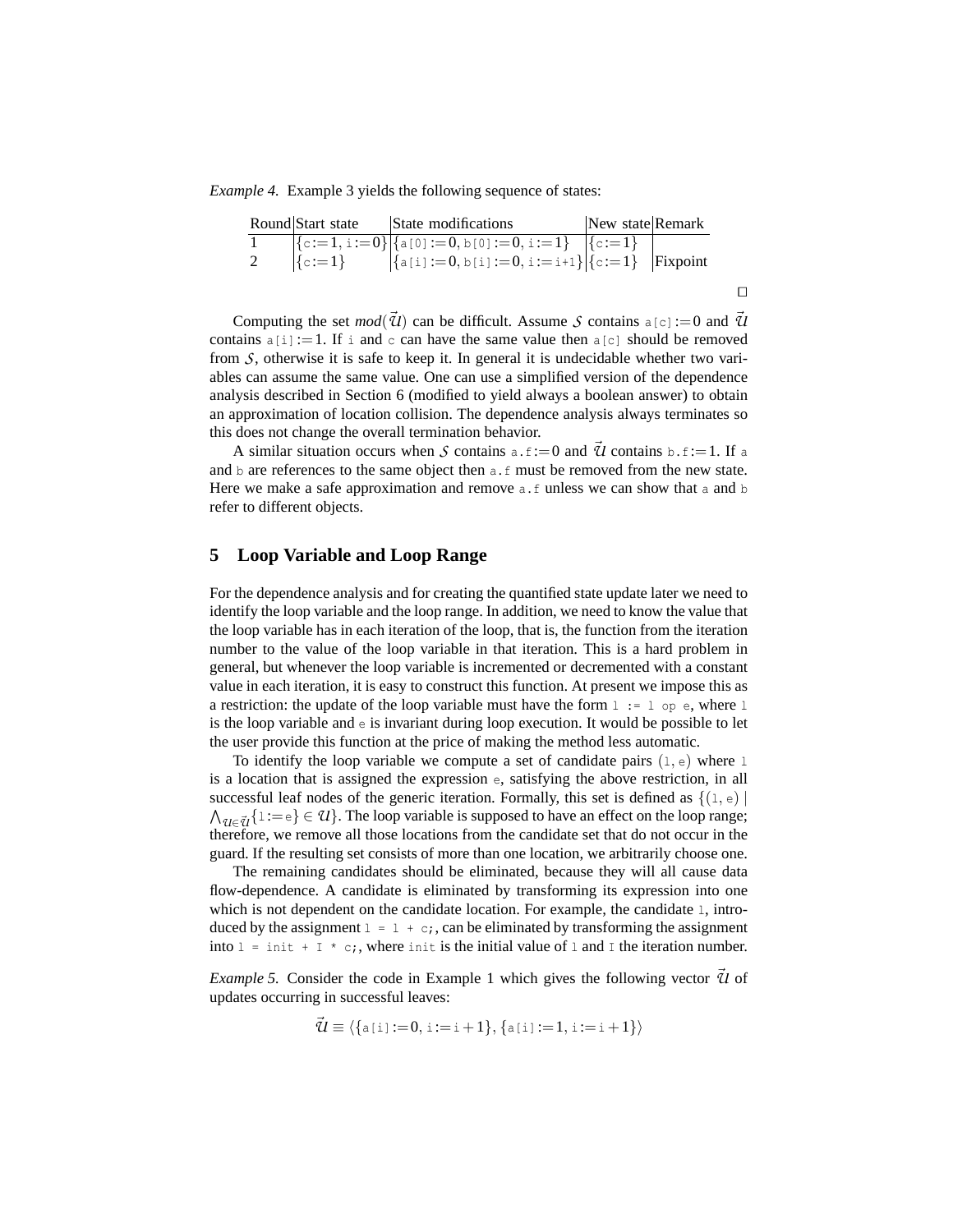We identify the location i as the loop variable, assuming that i occurs in the guard.  $\square$ 

To determine the loop range we begin by computing the specification of the guard in a similar way as we computed the state modifications of a generic iteration in the previous section. We attempt to prove (**boolean** dummy = quard;) F. From the open leaves of the form  $\Gamma \rightarrow \{\text{dummy}:=\text{e},\dots\}F$ , we create the formula *GS* which characterizes when the guard is true. Formally, *GS* is defined as  $V_{\Gamma \in \vec{\Gamma}}(\Gamma \wedge e = \textbf{true})$ . The formula *GF* characterizes when the guard is not successfully evaluated. We let *GF* be the disjunction of all Γ from the open leaves that are not of the form above.

*Example 6.* Consider the following guard  $q \equiv i \lt a$ . Length. When all instructions in the formula (**boolean** dummy =  $q_i$ ) *F* have been symbolically executed, there are two successful leaves:

> $a \neq \textbf{null} \land i < a.length \rightarrow \{\text{dummy}:= \textbf{true}\}$ a  $\neq$  **null**  $\land$  i  $\leq$  a.length  $\rightarrow$  {dummy:= **false**}*F*

From these we extract the following formula *GS* (before simplification):

 $(a \neq null \land i < a.length \land true \doteq true)$  ∨ (a <del>/</del> **null**  $\land$  **i**  $\leq$  a.length  $\land$  **false** = **true**)

When the instructions have been executed, there is also the failed leaf  $a \doteq \textbf{null} \rightarrow \dots F$ . From it we extract the following formula  $GF \equiv a \doteq \textbf{null}$ . also the farica ical  $a = \min$   $\cdots$   $\cdots$   $\cdots$   $\cdots$   $\cdots$   $\cdots$ 

After having computed the specification of the guard and identified the loop variable we determine the initial value *start* of the loop variable from the initial state *S*init. If an initial value cannot be found we let it be unknown. We try to determine the final value *end* of the loop variable from the successful leaves of the guard specification. Currently, we restrict this to guards of the form  $1$  op e. If we cannot determine the final value, we let it be unknown. We had already computed the *step* value during loop variable identification.

The formula *LR* characterizes when the value of  $\pm$  is within the loop range. It is defined as follows, which expresses that there exists an iteration with the particular value of the loop variable and that the iteration can be reached:

$$
LR \equiv GS \land \exists n. \begin{pmatrix} n \ge 0 \land i = start + n * step \land \\ \forall m. 0 \le m < n \rightarrow \{i := start + m * step\} GS \end{pmatrix}
$$

It is important that the loop terminates, otherwise, our method is unsound. We, therefore, create a termination constraint *LT* that needs to be proven when applying our method. The termination constraint says that there exists a number of iterations, *n*, after which the guard formula evaluates to false. The constraint *LT* is defined as:

$$
LT \equiv \exists n. \; n \ge 0 \land \{ \mathbf{i} := start + n * step \} \neg GS
$$

### **6 Dependence Analysis**

Transforming a loop into a quantified state update is only possible when the iterations of the loop are independent of each other. Two loop iterations are independent of each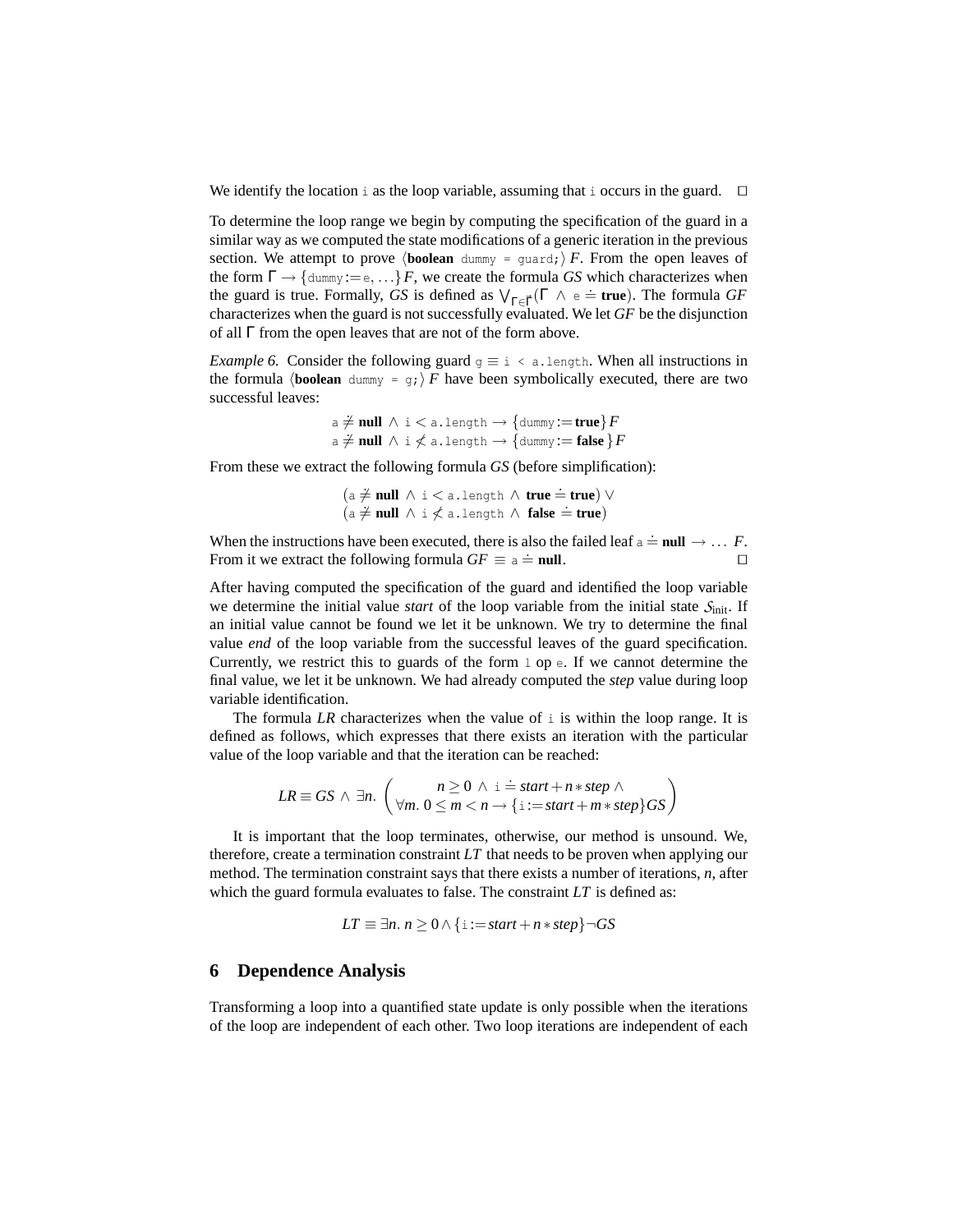other if the execution of one iteration does not affect the execution of the other. According to this definition, the loop variable clearly causes dependence, because each iteration both reads its current value and updates it. We will, however, handle the loop variable by quantification. Therefore, it is removed from the update before the dependence analysis is begun. The problem of loop dependencies was intensely studied in loop vectorization and parallelization for program optimization on parallel architectures. Some of our concepts are based on results in this field [2, 18].

#### **6.1 Classification of Dependencies**

In our setting we encounter three different kinds of dependence; *data flow-dependence*, *data anti-dependence*, and *data output-dependence*.

*Example 7.* It is tempting to assume that it is sufficient for independence of loop iterations that the final state after executing a loop is independent of the order of execution, but the following example shows this to be wrong:

**for** (int i = 0, sum = 0; i < a. length; i++) sum += a[i];

The loop computes the sum of all elements in the array a which is independent of the order of execution, however, running all iterations in parallel gives the wrong result, because reading and writing of sum collide.  $\Box$ 

**Definition 3.** *Let S<sup>J</sup> be the final state after executing a generic loop iteration over variable* i *during which it has value J and let* < *be the order on the type of* i*.*

*There is a* data input-dependence *between iterations*  $K \neq L$  *iff*  $S_K$  *writes to a location (i.e., appears on the left-hand side of an update) that is read (appears on the right hand side or in a guard of an update) in*  $S_L$ *. We speak of data flow-dependence when*  $K < L$ *and of* data anti-dependence, when  $K > L$ . There is data output-dependence between *iterations*  $K \neq L$  *iff*  $S_K$  *writes to a location that is overwritten in*  $S_L$ *.* 

*Example 8.* When executing the second iteration of the following loop, the location a[1], modified by the first iteration, is read, indicating data flow-dependence:

**for** (int i = 1; i < a. length; i++) a[i] = a[i - 1];

The following loop exhibits data output-dependence:

**for** (int i = 1; i < a. length; i++) last = a[i];

Each iteration assigns a new value to last. When the loop terminates, last has the value assigned to it by the last iteration.  $\Box$ 

Loops with data flow-dependencies cannot be parallelized, because each iteration must wait for a preceding one to finish before it can perform its computation.

In the presence of data anti-dependence swapping two iterations is unsound, but parallel execution is possible provided that the generic iteration acts on the original state before loop execution begins. In our translation of loops into quantified state updates in Section 7 below, this is ensured by simultaneous execution of all updates. Thus, we can handle loops that exhibit data anti-dependence. The final state of such loops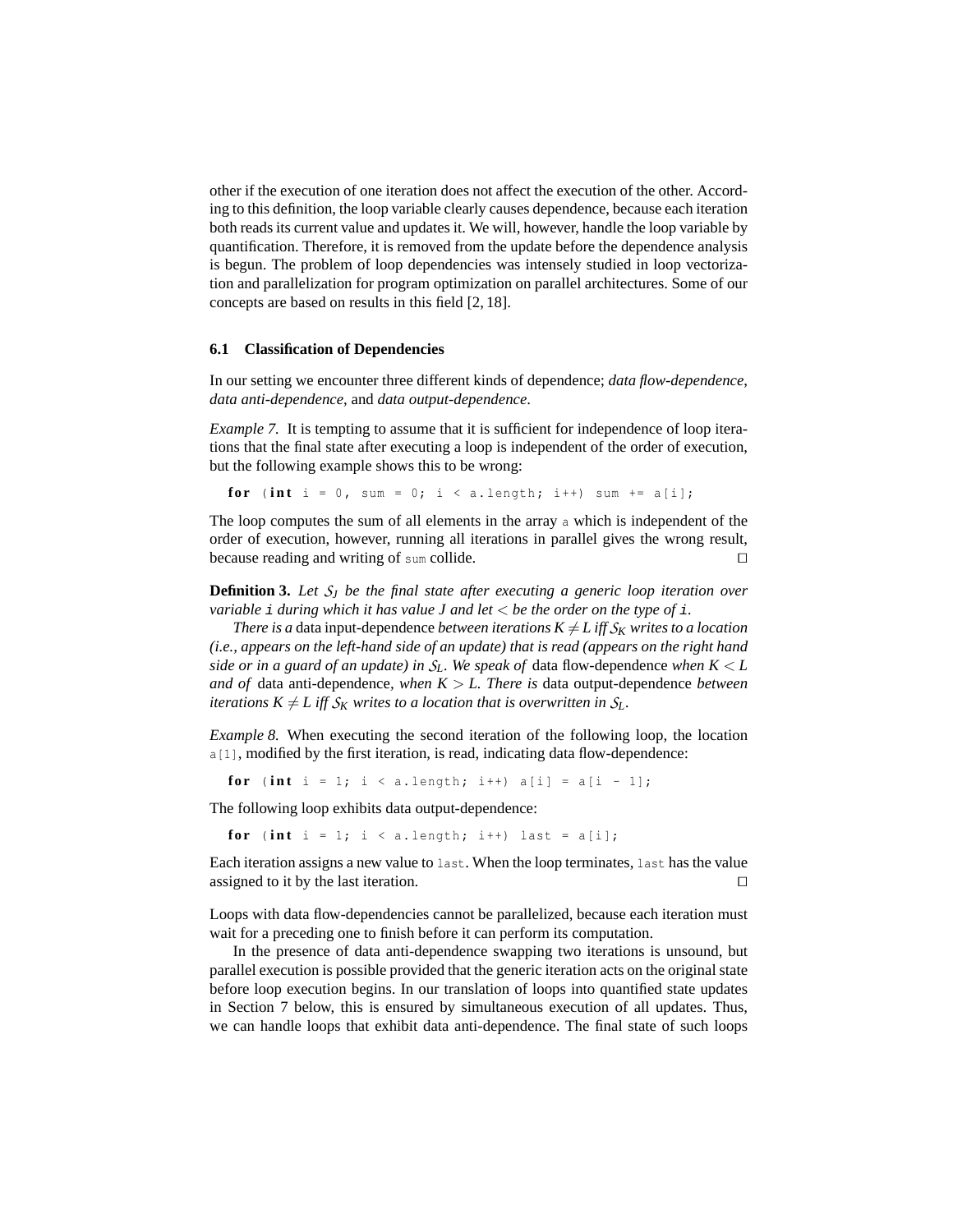depends on the order of execution, so independence of the order of executions is not only insufficient (Example 7) but even unnecessary for parallelization.

Even loops with data output-dependence can be parallelized by assigning an ordinal to each iteration. An iteration that wants to write to a location first ensures that no iteration with higher ordinal has already written to it. This requires a total order on the iterations. As we know the step expression of the loop variable, this order can easily be constructed. The order is used in the quantified state update together with a last-win clash-semantics to obtain the desired behavior.

#### **6.2 Comparison to Traditional Dependence Analysis**

Our dependence analysis is different from most existing analyses for loop parallelization in compilers [2, 18]. The major difference is that these analyses must not be expensive in terms of computation time, because the user waits for the compiler to finish. Traditionally, precision is traded off for cost. Here we use dependence information to avoid using induction which comes with an extremely high cost, because it typically requires user interaction. In consequence, we strive to make the dependence analysis as precise as possible as long as it is still fully automatic. In particular, our analysis can afford to try several algorithms that work well for different classes of loops.

A second difference to traditional dependence analysis is that we do not require a definite answer. When used during compilation to a parallel architecture, a dependence analysis must give a Boolean answer as to whether a given loop is parallelizable or not. In our setting it is useful to know that a loop is parallelizable relative to satisfaction of a symbolic constraint. Then we can let a theorem prover validate or refute this constraint, which typically is a much easier problem than proving the original loop.

#### **6.3 Implementation**

Our dependence analysis consists of two parts. The first part analyzes the loop and symbolically computes a *constraint* that characterizes when the loop is free of dependencies. The advantage of the constraint-based approach is that we can avoid to deal with a number of very hard problems such as aliasing: for example, locations  $a[i]$  and  $b[i]$  are the same iff a and b are references to the same array, which can be difficult to determine. Our analysis side-steps the aliasing problem simply by generating a constraint saying that *if* a is not the same array as b *then* there is no dependence. The second part of the dependence analysis is a tailor-made theorem prover that simplifies the integer equations occurring in the resulting constraints as much as possible.

The computation of the dependence constraints uses the vectors  $\Gamma$  and  $\mathcal U$  that represent successful leaves in the symbolic execution of the loop body and were obtained as the result of a generic loop iteration in Section 4. Let  $\Gamma_k$  and  $\mathcal{U}_k$  be the precondition, respectively, the resulting update in the *k*-th leaf. If the preconditions of two leaves are true for different values in the loop range we need to ensure that the updates of the leaves are independent of each other (Def. 3). Formally, if there exist two distinct values *K* and *L* in the loop range and (possibly identical) leaves *r* and *s*, for which  $\{i := K\}\Gamma_r$ and  $\{i:=L\}\Gamma_s$  are true, then we need to ensure independence of  $\mathcal{U}_r$  and  $\mathcal{U}_s$ . We run our dependence analysis on  $U_r$  and  $U_s$  to compute the dependence constraint  $C_{r,s}$ .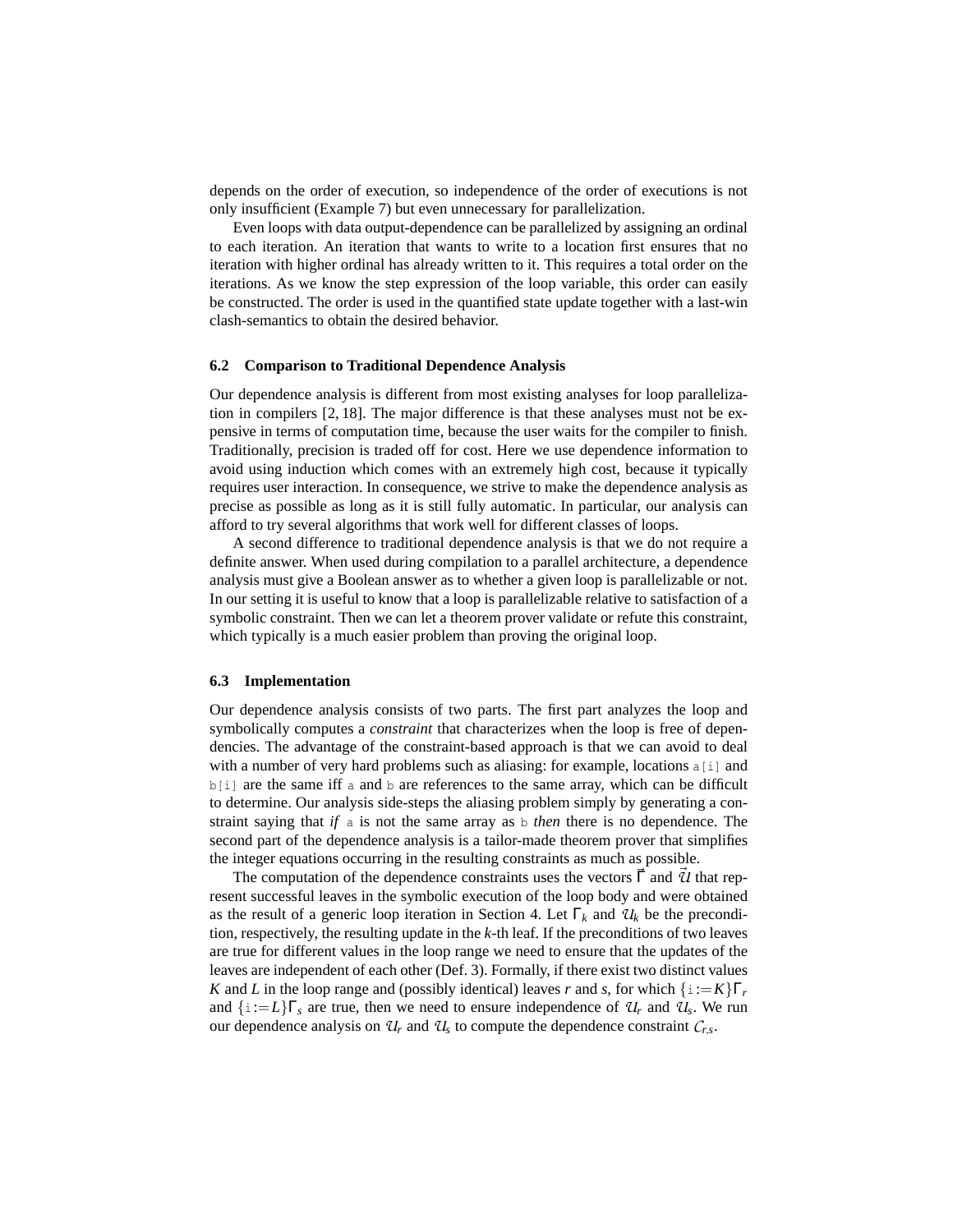We do this for all pairs of leaves and define the dependence constraint for the entire loop as follows where *LR* is the loop range predicate:

$$
C \equiv \bigwedge_{r,s} ((\exists K,L \cdot (K \neq L \wedge \{ \i := K \} (LR \wedge \Gamma_r) \wedge \{ \i := L \} (LR \wedge \Gamma_s))) \rightarrow C_{r,s})
$$

*Example 9.* Consider the following loop that reverses the elements of the array a:

```
int half = a. length / 2 - 1;
for (int i = 0; i <= half; i++) {
 int tmp = a[i];a[i] = a[a.length - 1 - i];a[a.length - 1 - i] = tmp;
```
When running the dependence analysis we get the following constraint:

 $C_{0,0} \equiv$  a.length  $< 2 \vee$  half  $*2 <$  a.length

For this loop, the state  $S_{iter}$  contains half:=a.length / 2 - 1 and the constraint is, therefore, simplified to a. length  $\langle 2 \vee (a.\text{length}/2) * 2 \langle a.\text{length} + 2.$  This is simplified to **true** which makes *C* true and means that the loop does not contain any dependencies that cannot be handled by our method.  $\Box$ 

# **7 Constructing the State Update**

If we can show that the iterations of a loop are independent of each other (i.e., the constraint  $C$  defined in the previous section holds), we can capture all state modifications of the loop in one update (Def. 2). Concretely, we use the following quantified update (*T* is the type of the loop variable i; *LR*,  $\Gamma_r$ ,  $\mathcal{U}_r$  were defined in Sections 4 and 5):

$$
\mathcal{U}_{loop} \equiv \text{ for } I \text{; } \{i := I\} \{\text{ if } (LR) \{U\} \text{ if } (T_r) \{U_r\}\}\}\
$$
\n(3)

The conditional update inside (3) corresponds to one loop iteration, where i has the value *I*. In each state only one Γ can be true so we do not need to ensure any particular order of the updates  $U$ .

The guard *LR* ensures that i is within the loop range. We must take care when using last-win clash-semantics to handle data output-dependence. When the step is positive, the iteration with the highest value of the loop variable should have priority over all other iterations. This is ensured by the standard well-order on the JAVA integer types.

A complication arises when the step is negative. Then we need to reverse the order so that the iteration with the lowest value of the loop variable has priority. Since each type has a fixed order we need to change the state update instead: it is sufficient to replace in (3) the update  $i := I$  with  $i := -I$ .

# **8 Using the Analysis in a Correctness Proof**

When we encounter a loop during symbolic execution we analyze it for parallelizability as described above and compute the dependence constraint. We replace the loop by (3)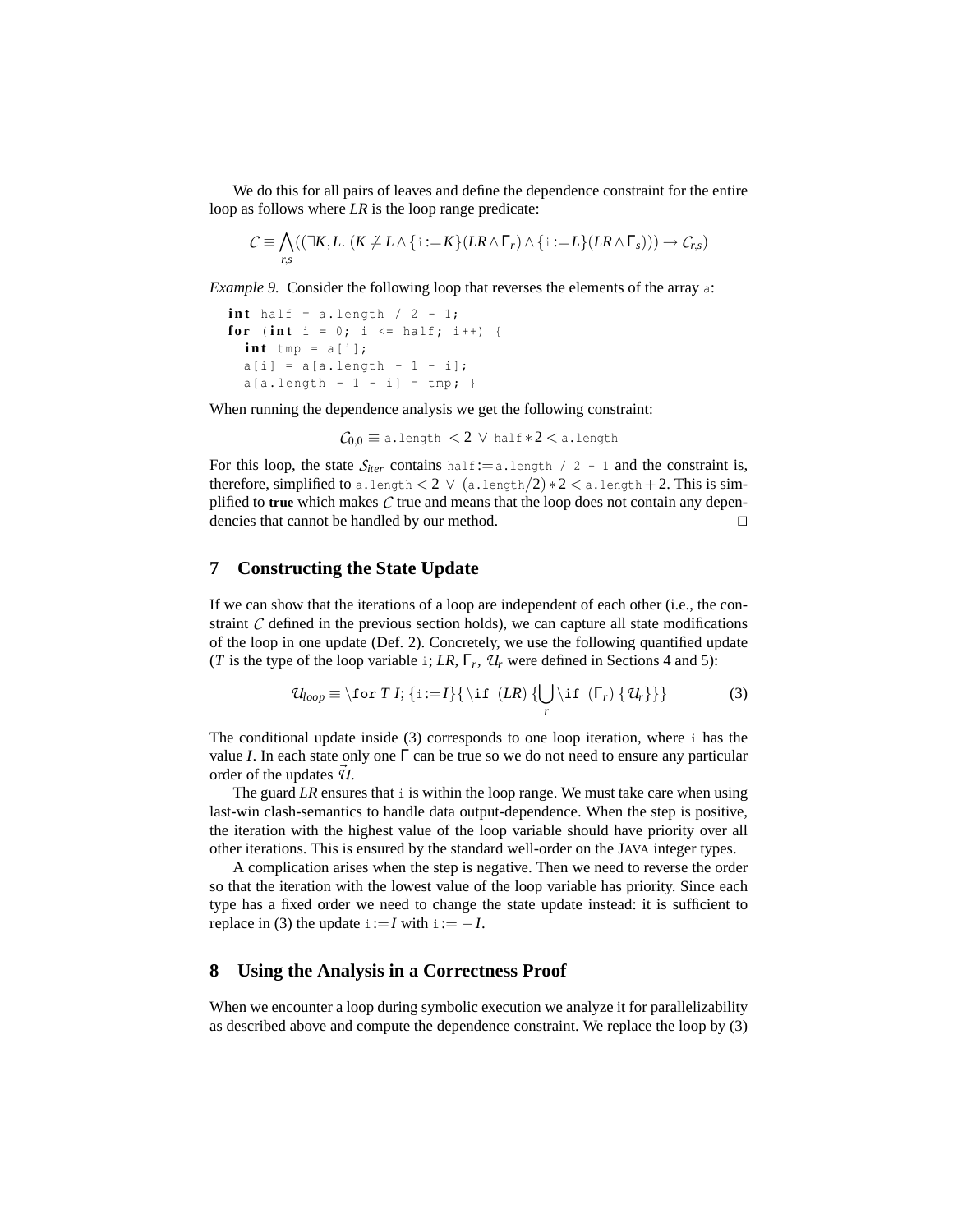if no failed leaves for the iteration statement or the guard expression can be reached (see Section 4), the loop terminates (formula *LT*, see Section 5), and the dependence constraint *C* in Section 6.3 is valid. Taken together, this yields:

$$
\mathcal{D} \equiv \neg(\exists I. \{ \i := I \} (LR \wedge \bigvee_i \mathcal{F}_i)) \wedge \neg GF \wedge LT \wedge C
$$

If  $D$  does not hold, we fall back to the standard rules to verify the loop (usually induction). In many cases it is not trivial to immediately validate or refute *D*. Then we perform a cut on  $D$  in the proof and replace the loop by the quantified state update  $U_{loop}$  (3) in the proof branch where  $D$  is assumed to hold. The general outline of a proof using a cut on *D* is as follows:

If not 
$$
\Gamma \Rightarrow \mathcal{D}
$$
,  
use standard induction  
 $\overline{\Gamma} \Rightarrow \mathcal{U}(\text{for} \dots; \dots) \phi, \mathcal{D}$   $\overline{\Gamma}, \mathcal{D} \Rightarrow \mathcal{U}(\text{for} \dots; \dots) \phi$   
 $\overline{\Gamma} \Rightarrow \mathcal{U}(\text{for} \dots; \dots) \phi$   
 $\overline{\Gamma} \Rightarrow \mathcal{U}(\text{for} \dots; \dots) \phi$   
 $\vdots$ 

If we can validate or refute  $D$  we can close one of the two branches. Typically, this involves to show that there is no aliasing between the variables occurring in the dependence constraint. Even when it is not possible to prove or to refute *D* our analysis is useful, because *D* in succedent of the left branch can make it easier to close.

# **9 Evaluation**

We evaluated our method with three representative JAVA CARD programs [14]: De-Money, SafeApplet and IButtonAPI that together consist of ca. 2200 lines of code (not counting comments). In these programs there exist 17 loops. Out of these, our method can be applied to five (sometimes, a simple code transformation like  $v += e$  to  $v =$  $v0 + i * e$  is required). Additionally, four loops can be handled if we allow object creation in the quantified updates (which is currently not realized). The remaining eight loops cannot be handled because they contain abrupt termination and irregular step functions. The results are summarized in the following table:

|                   | DeMoney |     | SafeApplet  IButtonAPI  Total |      |
|-------------------|---------|-----|-------------------------------|------|
| Loc               | 1633    | 514 | 102                           | 2249 |
| Size $(kB)$   182 |         | 22  |                               | 207  |
| # loops           | 10      |     |                               |      |
| handled           |         |     |                               |      |
| with ext.         |         |     |                               | 4    |
| remaining $ 3 $   |         |     |                               | 8    |

All loops in the row "handled" are detected automatically as parallelizable and are transformed into quantified updates. The evaluation shows that a considerable number of loops in realistic legacy programs can be formally verified without resorting to interactive and, therefore, expensive techniques such as induction. Interestingly, the percentage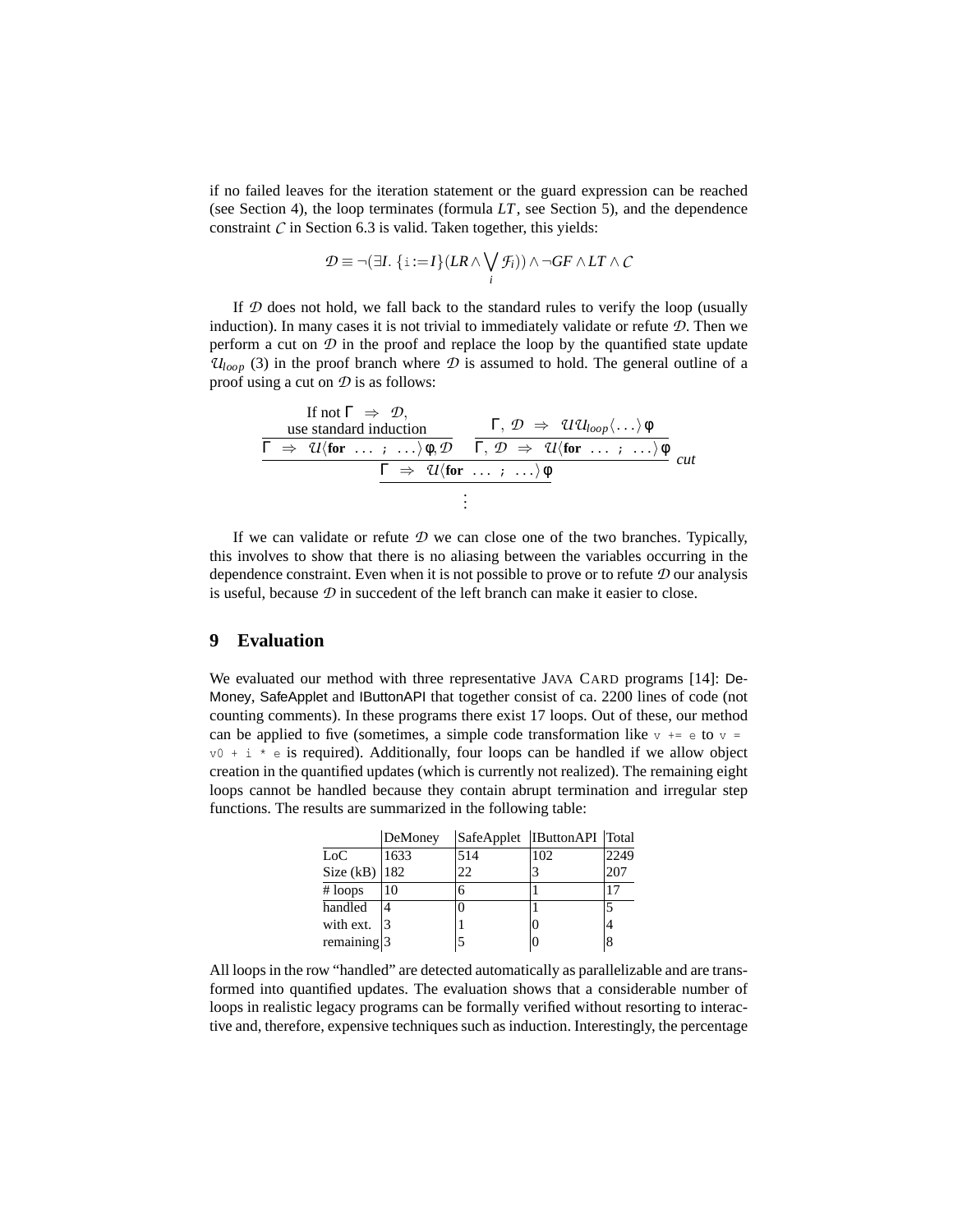of loops that can be handled differs drastically among the three programs. A closer inspection reveals that the reason is not that, for example, all the loops in SafeApplet are inherently not parallelizable. Some of them could be rewritten so that they become parallelizable. This suggests to develop programming guidelines (just as they exist for compilation on parallel architectures) that ensure parallelizability of loops.

### **10 Conclusion**

We presented a method for formal verification of loops that works by transforming loops into automizable first order constructs (quantified updates) instead of interactive methods such as invariants or induction. The approach is restricted to loops that can be parallelized, but an analysis of representative programs from the JAVA CARD domain shows that such loops occur frequently. The method can be applied to most initialization and array copy loops but also to more complex loops as shown by Example 9.

The method relies on the capability to represent state change information effecting from symbolic execution of imperative programs explicitly in the form of syntactic updates [3, 17]. With the help of updates the effect of a generic loop iteration is represented so that it can be analyzed for the presence of data dependencies. Ideas for the dependency analysis are taken from compiler optimization for parallel architectures, but the analysis is not merely static. Loops that are found to be parallelizable are transformed into first order quantified updates to be passed on to an automated theorem prover.

A main advantage of our method is its robustness in the presence of syntactic variability in the target programs. This is achieved by performing symbolic execution before doing the dependence analysis. The method is also fully automatic whenever it is applicable and gives useful results in the form of symbolic constraints even if it fails.

*Future Work* The analysis can be improved in various ways. One example is the function from iteration number to value of the loop variable (see Section 5). In addition, straightforward automatic program transformations that reduce the amount of dependencies (for example,  $v \rightarrow e$ ; into  $v = v$ Init  $+ i * e$ ; could be derived by looking at the updates from a generic loop iteration. We also intend to develop general programming guidelines that ensure parallelizability of loops. Recent work on automatic termination analysis [9] could be adapted to the present setting for proving the termination constraint in Section 5.

Critical dependencies exhibited during the analysis are likely to cause problems as well in a proof attempt based on invariants or induction, so one could try to use the obtained information on dependencies to guide the generalization of loop invariants.

At the moment we observe JAVA integer semantics only by checking for overflow. The integer model could be made more precise by computing all integer operators modulo the the size of the underlying integer type. This would require changes in the dependence analysis; the JAVA DL calculus covers full JAVA integer semantic already [4].

Finally, the discussion in this paper stops after a loop has been transformed into a quantified update. So far, our theorem prover has limited capabilities for automatic reasoning over first order quantified updates. Since quantified updates occur in many other scenarios it is worth to spend more effort on that front.